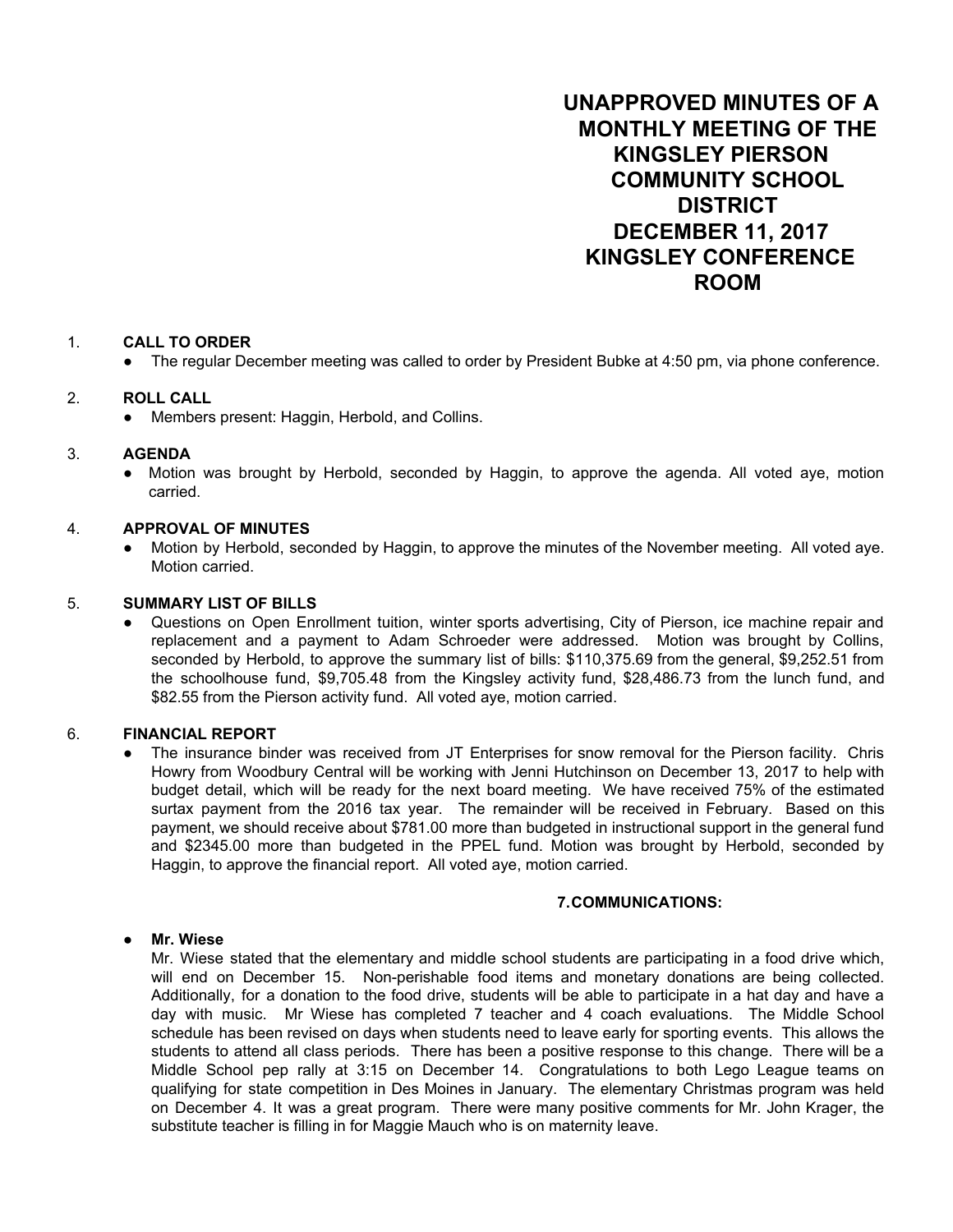### ● **Supt. Bailey**

Mr. Bailey will be attending ISFLC training this week where they will be discussing Collective Bargaining. The district participated in The Hour of Code. We were 8 hours short of our goal. There was a news story featuring Ms. Hoffmann and our students. The gym will be closed from December 23-27<sup>th</sup> according to Western Valley Conference rules for all schools in the conference. The girls and boys basketball teams were invited to play in the CNOS Basketball Classic which is held at Tyson Events Center in Sioux City. The girls are scheduled to play on January  $4<sup>th</sup>$  at 3:45 vs Heelan. There will be a 1:30 dismissal that day. The boys basketball team will play on January 6<sup>th</sup> at 8:30 am vs Ponca. Haggin voiced concern regarding the early dismissal on January  $4<sup>th</sup>$  for the basketball game. The board agreed (with opposition from Haggin) to continue with the early dismissal. The board would like further discussion on how further schedule changes should be handled.

Jayne Vondrak, Val Sitzmann, and Kris Hackett were present to speak about their experiences with Instructional Coaching. They have attended several trainings that began on July 13, 2017. They provided positive comments on how they can help teachers in the classroom and to help with student achievement. Surveys are being considered for teachers and students to obtain feedback on TLC programs.

# **8. OLD BUSINESS**

• None.

# **9. NEW BUSINESS**

- At Risk Application and Request for Modified Supplemental Assistance: Motion was brought by Herbold, seconded by Collins, to approve the At Risk/Drop Out Prevention application and modified supplemental assistance up to \$95,742. All voted aye, motion carried.
- Resignation: Mr. Bailey read a letter of resignation from Middle School aide, Ashley Larson. Motion was brought by Collins, and seconded by Haggin, to approve the resignation. All voted aye, motion carried.
- Fund Raiser Approvals: Motion was brought by Herbold, seconded by Collins to approve the food drive sponsored by NHS December 12-21<sup>st</sup>. The donations will be given to the food pantry located in The Dwelling. All voted aye, motion carried.

# **10. OTHER BUSINESS:**

- Collins has concerns about the safety of students who come to the game. Often they are running in the commons and walking in and out of the gym during the games causing a potential liability issue. Everyone agreed that there is an issue. Kids are reminded that they are here for the game and they should be with their parents in the gym. A suggestion was made to post a notice outside the gym and to have a JMC email sent to parents.
- 11. **ADJOURNMENT:** At 5:55 p.m., motion was brought by Collins, seconded by Herbold, to adjourn. All voted aye, motion carried.

Randi Anstine, Administrative Assistant

\_\_\_\_\_\_\_\_\_\_\_\_\_\_\_\_\_\_\_\_\_\_\_\_\_\_\_\_\_\_\_\_\_\_\_\_

 $\_$ 

 $\overline{\phantom{a}}$